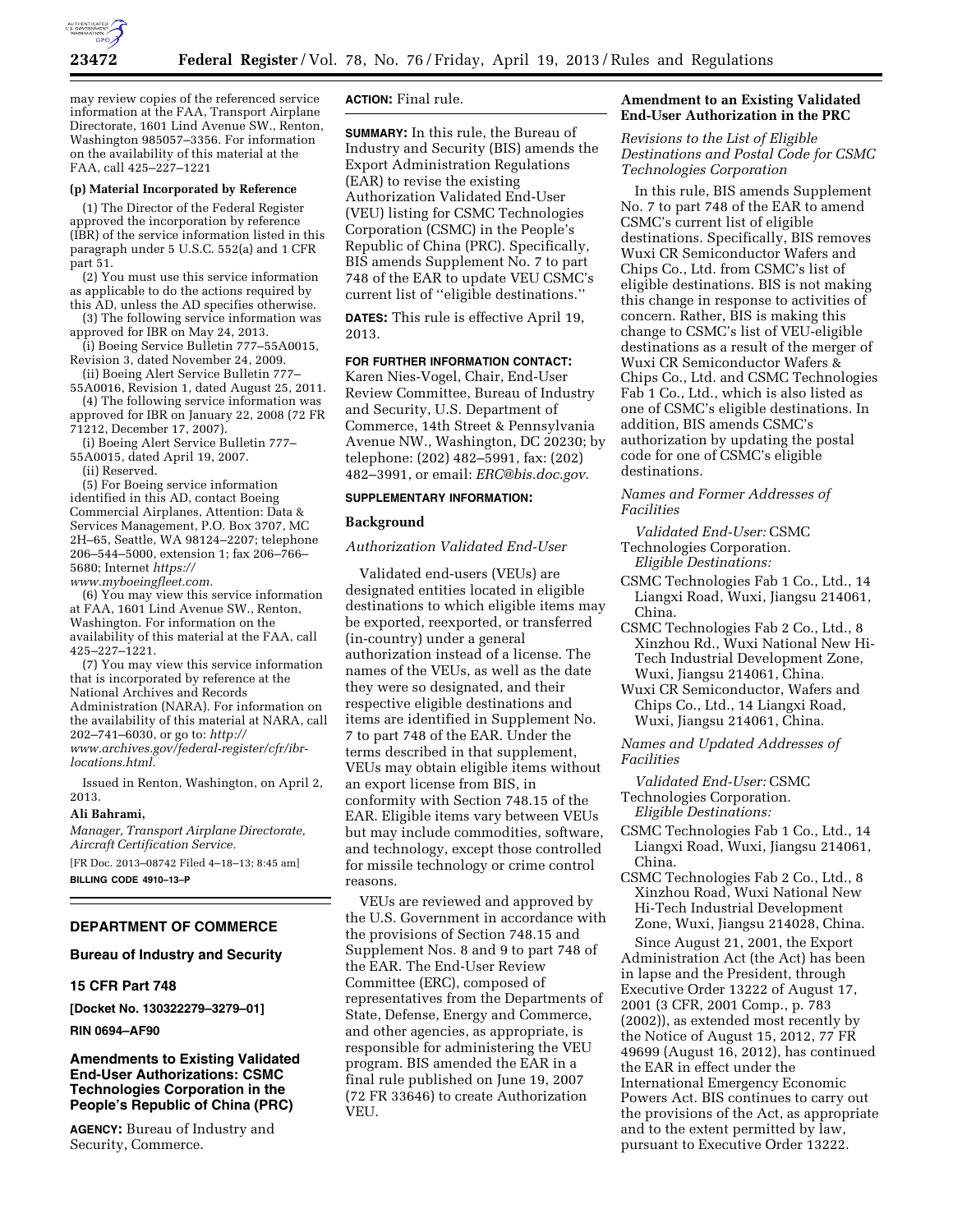#### **Rulemaking Requirements**

1. Executive Orders 13563 and 12866 direct agencies to assess all costs and benefits of available regulatory alternatives and, if regulation is necessary, to select regulatory approaches that maximize net benefits (including potential economic, environmental, public health and safety effects, distributive impacts, and equity). Executive Order 13563 emphasizes the importance of quantifying both costs and benefits, reducing costs, harmonizing rules, and promoting flexibility. This rule has been determined to be not significant for purposes of Executive Order 12866.

2. This rule involves collections previously approved by the Office of Management and Budget (OMB) under Control Number 0694–0088, ''Multi-Purpose Application,'' which carries a burden hour estimate of 43.8 minutes to prepare and submit form BIS–748; and for recordkeeping, reporting and review requirements in connection with Authorization VEU, which carries an estimated burden of 30 minutes per submission. This rule is expected to result in a decrease in license applications submitted to BIS. Total burden hours associated with the Paperwork Reduction Act of 1995 (44 U.S.C. 3501 *et seq.*) (PRA) and OMB Control Number 0694–0088 are not expected to increase significantly as a result of this rule.

Notwithstanding any other provisions of law, no person is required to respond to, nor be subject to a penalty for failure to comply with a collection of information subject to the requirements of the PRA, unless that collection of information displays a currently valid OMB Control Number.

3. This rule does not contain policies with Federalism implications as that term is defined under Executive Order 13132.

4. Pursuant to the Administrative Procedure Act (APA), 5 U.S.C. 553(b)(B), BIS finds good cause to waive requirements that this rule be subject to notice and the opportunity for public comment because they are unnecessary.

In determining whether to grant VEU designations, a committee of U.S. Government agencies evaluates information about and commitments made by candidate companies, the nature and terms of which are set forth in 15 CFR part 748, Supplement No. 8. The criteria for evaluation by the

committee are set forth in 15 CFR 748.15(a)(2).

The information, commitments, and criteria for this extensive review were all established through the notice of proposed rulemaking and public comment process (71 FR 38313 (July 6, 2006) (proposed rule), and 72 FR 33646 (June 19, 2007) (final rule)). Given the similarities between the authorizations provided under the VEU program and export licenses (as discussed further below), the publication of this information does not establish new policy. In publishing this final rule, BIS simply updates the eligible destinations of the named end-user and a portion of their addresses. These changes have been made within the established regulatory framework of the Authorization VEU program. Further, this rule does not abridge the rights of the public or eliminate the public's option to export under any of the forms of authorization set forth in the EAR.

Publication of this rule in other than final form is unnecessary because the authorizations granted in the rule are consistent with the authorizations granted to exporters for individual licenses (and amendments or revisions thereof), which do not undergo public review. In addition, as with license applications, VEU authorization applications contain confidential business information, which is necessary for the extensive review conducted by the U.S. Government in assessing such applications. This information is extensively reviewed according to the criteria for VEU authorizations, as set out in 15 CFR 748.15(a)(2). Additionally, just as the interagency reviews license applications, the authorizations granted under the VEU program involve interagency deliberation and result from review of public and non-public sources, including licensing data, and the measurement of such information against the VEU authorization criteria. Given the nature of the review, and in light of the parallels between the VEU application review process and the review of license applications, public comment on this authorization and subsequent amendments prior to publication is unnecessary. Moreover, because, as noted above, the criteria and process for authorizing and administering VEUs were developed with public comments, allowing additional public comment on this amendment to individual VEU

authorizations, which was determined according to those criteria, is unnecessary.

Section 553(d) of the APA generally provides that rules may not take effect earlier than thirty (30) days after they are published in the **Federal Register**. BIS finds good cause to waive the 30 day delay in effectiveness under 5 U.S.C. 553(d)(3) because the delay would be contrary to the public interest. BIS is simply amending a VEU authorization by updating the ''eligible destinations'' of the named end-user and a single postal code. Delaying this action's effectiveness could cause confusion with the VEU status of the list of companies identified in this rule due to the changes made to that list. Accordingly, it is contrary to the public interest to delay this rule's effectiveness.

No other law requires that a notice of proposed rulemaking and an opportunity for public comment be given for this final rule. Because a notice of proposed rulemaking and an opportunity for public comment are not required under the APA or by any other law, the analytical requirements of the Regulatory Flexibility Act (5 U.S.C. 601 *et seq.*) are not applicable. As a result, no final regulatory flexibility analysis is required and none has been prepared.

# **List of Subjects in 15 CFR Part 748**

Administrative practice and procedure, Exports, Reporting and recordkeeping requirements.

Accordingly, Part 748 of the EAR (15 CFR parts 730–774) is amended as follows:

# **PART 748—[AMENDED]**

■ 1. The authority citation for 15 CFR part 748 continues to read as follows:

**Authority:** 50 U.S.C. app. 2401 *et seq.;* 50 U.S.C. 1701 *et seq.;* E.O. 13026, 61 FR 58767, 3 CFR, 1996 Comp., p. 228; E.O. 13222, 66 FR 44025, 3 CFR, 2001 Comp., p. 783; Notice of August 15, 2012, 77 FR 49699 (August 16, 2012).

■ 2. Supplement No. 7 to part 748 is amended by revising the entry for ''CSMC Technologies Corporation'' in ''China (People's Republic of)'' as follows:

**Supplement No. 7 to Part 748— Authorization Validated End-User (VEU); List of Validated End-Users, Respective Items Eligible for Export, Reexport and Transfer, and Eligible Destinations**